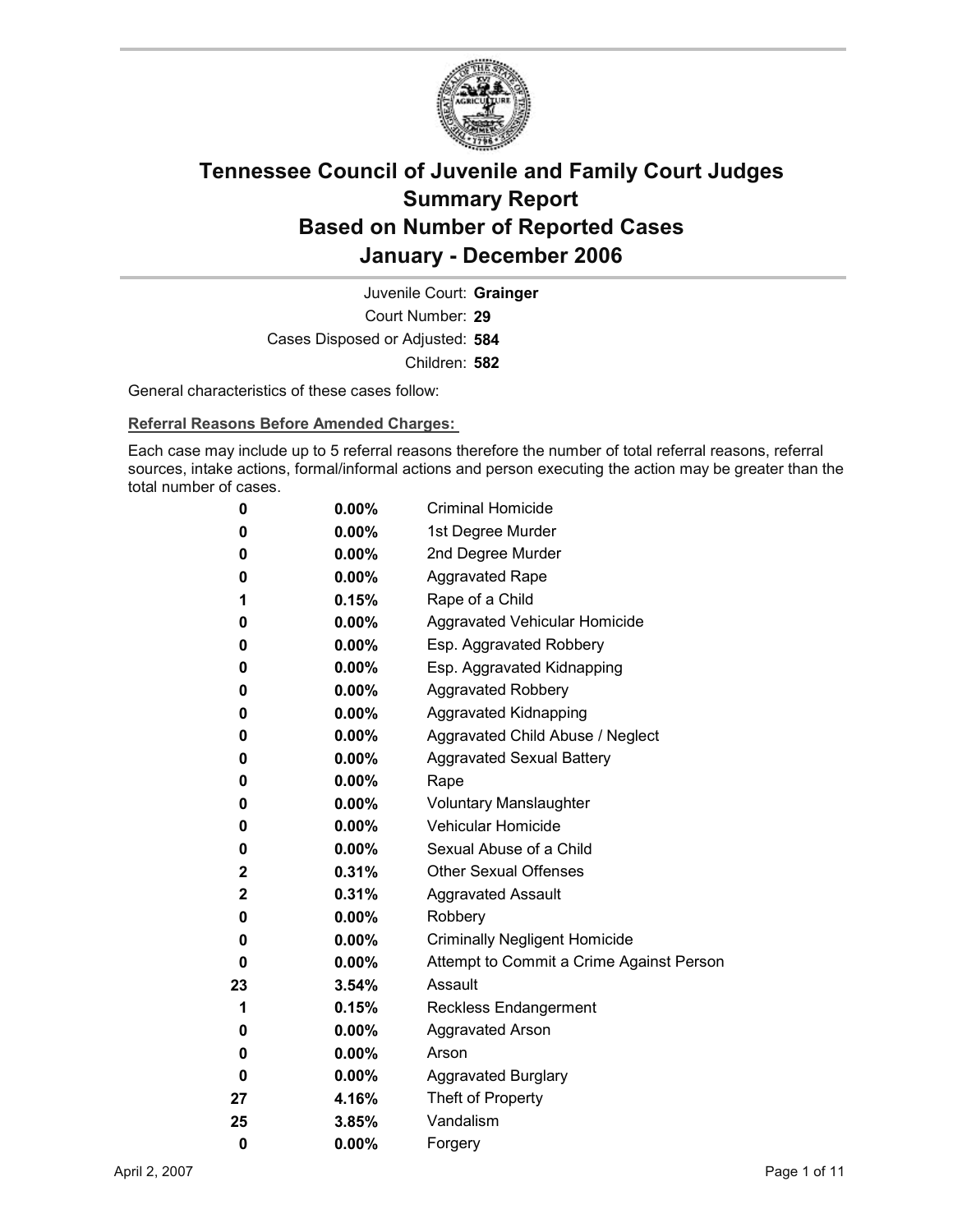

Court Number: **29** Juvenile Court: **Grainger** Cases Disposed or Adjusted: **584** Children: **582**

#### **Referral Reasons Before Amended Charges:**

Each case may include up to 5 referral reasons therefore the number of total referral reasons, referral sources, intake actions, formal/informal actions and person executing the action may be greater than the total number of cases.

| 10           | 1.54%    | <b>Worthless Checks</b>                                     |
|--------------|----------|-------------------------------------------------------------|
| 0            | $0.00\%$ | Illegal Possession / Fraudulent Use of Credit / Debit Cards |
| 17           | 2.62%    | <b>Burglary</b>                                             |
| 1            | 0.15%    | Unauthorized Use of a Vehicle                               |
| 0            | 0.00%    | <b>Cruelty to Animals</b>                                   |
| 0            | 0.00%    | Sale of Controlled Substances                               |
| $\mathbf 2$  | 0.31%    | <b>Other Drug Offenses</b>                                  |
| 10           | 1.54%    | Possession of Controlled Substances                         |
| 0            | 0.00%    | <b>Criminal Attempt</b>                                     |
| 0            | 0.00%    | Carrying Weapons on School Property                         |
| 1            | 0.15%    | Unlawful Carrying / Possession of a Weapon                  |
| 1            | 0.15%    | <b>Evading Arrest</b>                                       |
| 0            | $0.00\%$ | Escape                                                      |
| 0            | $0.00\%$ | Driving Under Influence (DUI)                               |
| 17           | 2.62%    | Possession / Consumption of Alcohol                         |
| 4            | 0.62%    | Resisting Stop, Frisk, Halt, Arrest or Search               |
| 0            | 0.00%    | <b>Aggravated Criminal Trespass</b>                         |
| 3            | 0.46%    | Harassment                                                  |
| 0            | 0.00%    | Failure to Appear                                           |
| $\mathbf{2}$ | 0.31%    | Filing a False Police Report                                |
| $\mathbf 2$  | 0.31%    | Criminal Impersonation                                      |
| $\mathbf 2$  | 0.31%    | <b>Disorderly Conduct</b>                                   |
| 4            | 0.62%    | <b>Criminal Trespass</b>                                    |
| 1            | 0.15%    | <b>Public Intoxication</b>                                  |
| 0            | $0.00\%$ | Gambling                                                    |
| 13           | 2.00%    | <b>Traffic</b>                                              |
| 0            | $0.00\%$ | <b>Local Ordinances</b>                                     |
| 1            | 0.15%    | Violation of Wildlife Regulations                           |
| 0            | $0.00\%$ | Contempt of Court                                           |
| 6            | 0.92%    | <b>Violation of Probation</b>                               |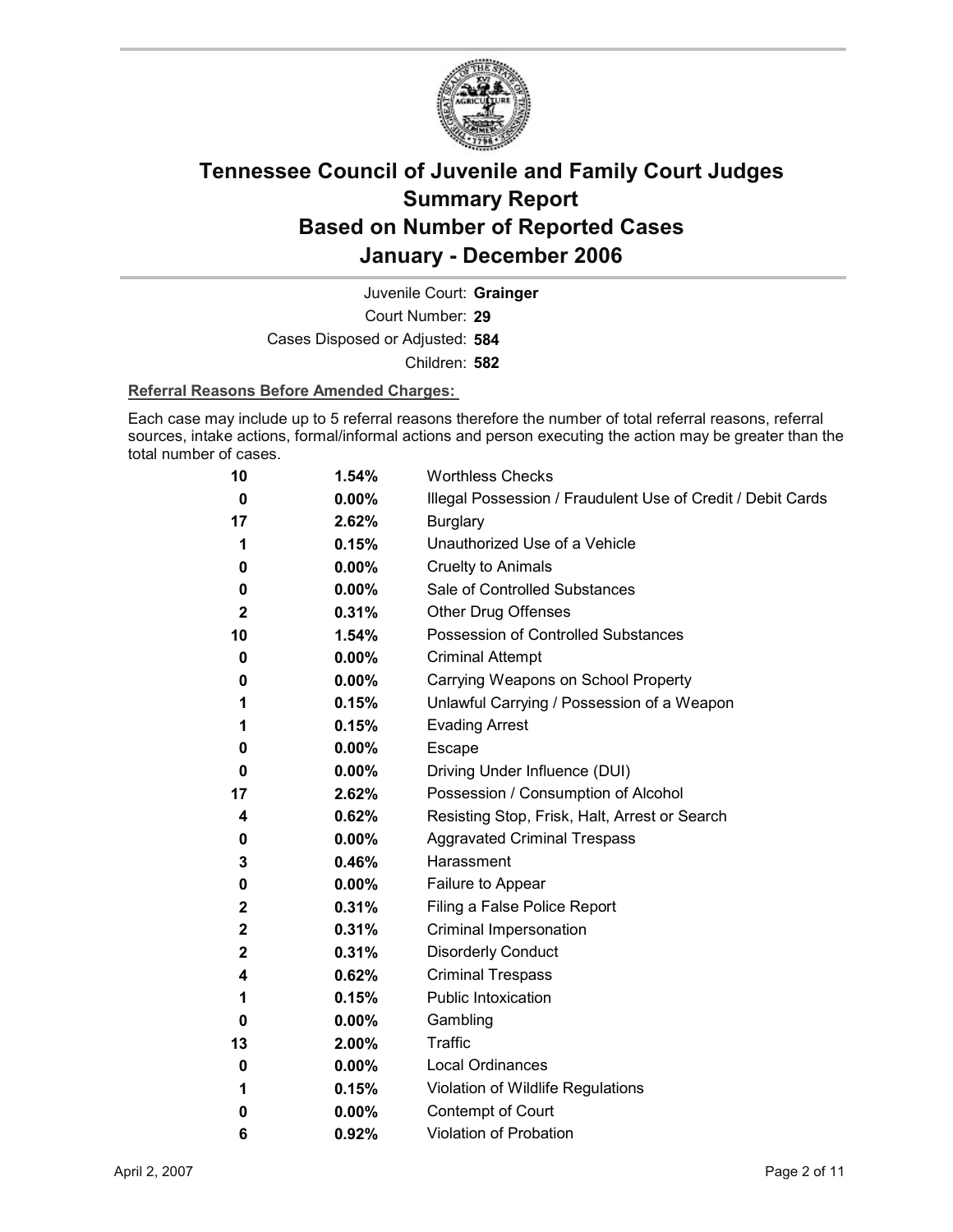

Court Number: **29** Juvenile Court: **Grainger** Cases Disposed or Adjusted: **584** Children: **582**

#### **Referral Reasons Before Amended Charges:**

Each case may include up to 5 referral reasons therefore the number of total referral reasons, referral sources, intake actions, formal/informal actions and person executing the action may be greater than the total number of cases.

| 649          | 100.00%  | <b>Total Referrals</b>                 |
|--------------|----------|----------------------------------------|
| 122          | 18.80%   | Other                                  |
| 0            | 0.00%    | <b>Consent to Marry</b>                |
| $\bf{0}$     | $0.00\%$ | <b>Request for Medical Treatment</b>   |
| 0            | 0.00%    | Child Support                          |
| $\mathbf{2}$ | 0.31%    | Paternity / Legitimation               |
| 3            | 0.46%    | Visitation                             |
| 111          | 17.10%   | Custody                                |
| 90           | 13.87%   | <b>Foster Care Review</b>              |
| $\bf{0}$     | $0.00\%$ | <b>Administrative Review</b>           |
| 32           | 4.93%    | <b>Judicial Review</b>                 |
| 0            | $0.00\%$ | Violation of Informal Adjustment       |
| 0            | 0.00%    | <b>Violation of Pretrial Diversion</b> |
| 3            | 0.46%    | <b>Termination of Parental Rights</b>  |
| 28           | 4.31%    | Dependency / Neglect                   |
| $\mathbf 2$  | 0.31%    | <b>Physically Abused Child</b>         |
| $\mathbf 2$  | 0.31%    | Sexually Abused Child                  |
| 0            | $0.00\%$ | <b>Violation of Curfew</b>             |
| 5            | 0.77%    | Violation of a Valid Court Order       |
| 11           | 1.69%    | Possession of Tobacco Products         |
| $\bf{0}$     | 0.00%    | Out-of-State Runaway                   |
| 22           | 3.39%    | In-State Runaway                       |
| 22           | 3.39%    | Truancy                                |
| 16           | 2.47%    | Unruly Behavior                        |
| 0            | 0.00%    | Violation of Aftercare                 |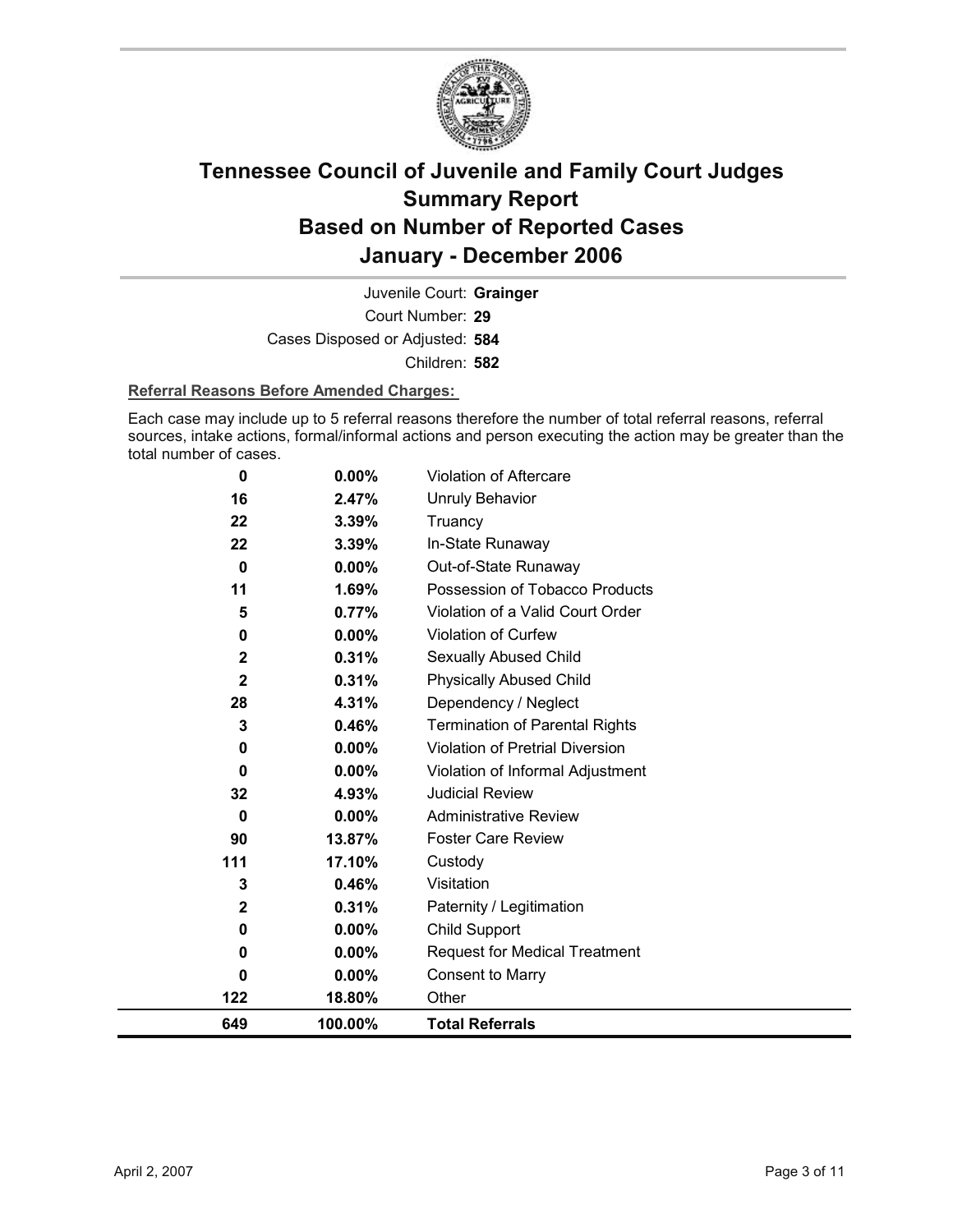

| Juvenile Court: Grainger       |                                 |                                   |  |
|--------------------------------|---------------------------------|-----------------------------------|--|
|                                | Court Number: 29                |                                   |  |
|                                | Cases Disposed or Adjusted: 584 |                                   |  |
|                                |                                 | Children: 582                     |  |
| Referral Sources: 1            |                                 |                                   |  |
| 180                            | 27.73%                          | Law Enforcement                   |  |
| 72                             | 11.09%                          | Parents                           |  |
| 72                             | 11.09%                          | Relatives                         |  |
| $\bf{0}$                       | 0.00%                           | Self                              |  |
| 28                             | 4.31%                           | School                            |  |
| 1                              | 0.15%                           | <b>CSA</b>                        |  |
| 233                            | 35.90%                          | <b>DCS</b>                        |  |
| 5                              | 0.77%                           | <b>Other State Department</b>     |  |
| $\mathbf 0$                    | 0.00%                           | <b>District Attorney's Office</b> |  |
| 24                             | 3.70%                           | <b>Court Staff</b>                |  |
| 0                              | 0.00%                           | Social Agency                     |  |
| $\mathbf 2$                    | 0.31%                           | <b>Other Court</b>                |  |
| $\mathbf 0$                    | 0.00%                           | Victim                            |  |
| 0                              | 0.00%                           | Child & Parent                    |  |
| $\bf{0}$                       | $0.00\%$                        | Hospital                          |  |
| 0                              | 0.00%                           | Unknown                           |  |
| 32                             | 4.93%                           | Other                             |  |
| 649                            | 100.00%                         | <b>Total Referral Sources</b>     |  |
| Assay of Obilial at Dafamely O |                                 |                                   |  |

### **Age of Child at Referral: 2**

| 582 | 100.00%  | <b>Total Child Count</b> |  |
|-----|----------|--------------------------|--|
| 0   | $0.00\%$ | Unknown / Not Reported   |  |
| 0   | $0.00\%$ | Ages 19 and Over         |  |
| 90  | 15.46%   | Ages 17 through 18       |  |
| 131 | 22.51%   | Ages 15 through 16       |  |
| 67  | 11.51%   | Ages 13 through 14       |  |
| 42  | 7.22%    | Ages 11 through 12       |  |
| 252 | 43.30%   | Ages 10 and Under        |  |
|     |          |                          |  |

<sup>1</sup> If different than number of Referral Reasons (649), verify accuracy of your court's data.

<sup>2</sup> One child could be counted in multiple categories, verify accuracy of your court's data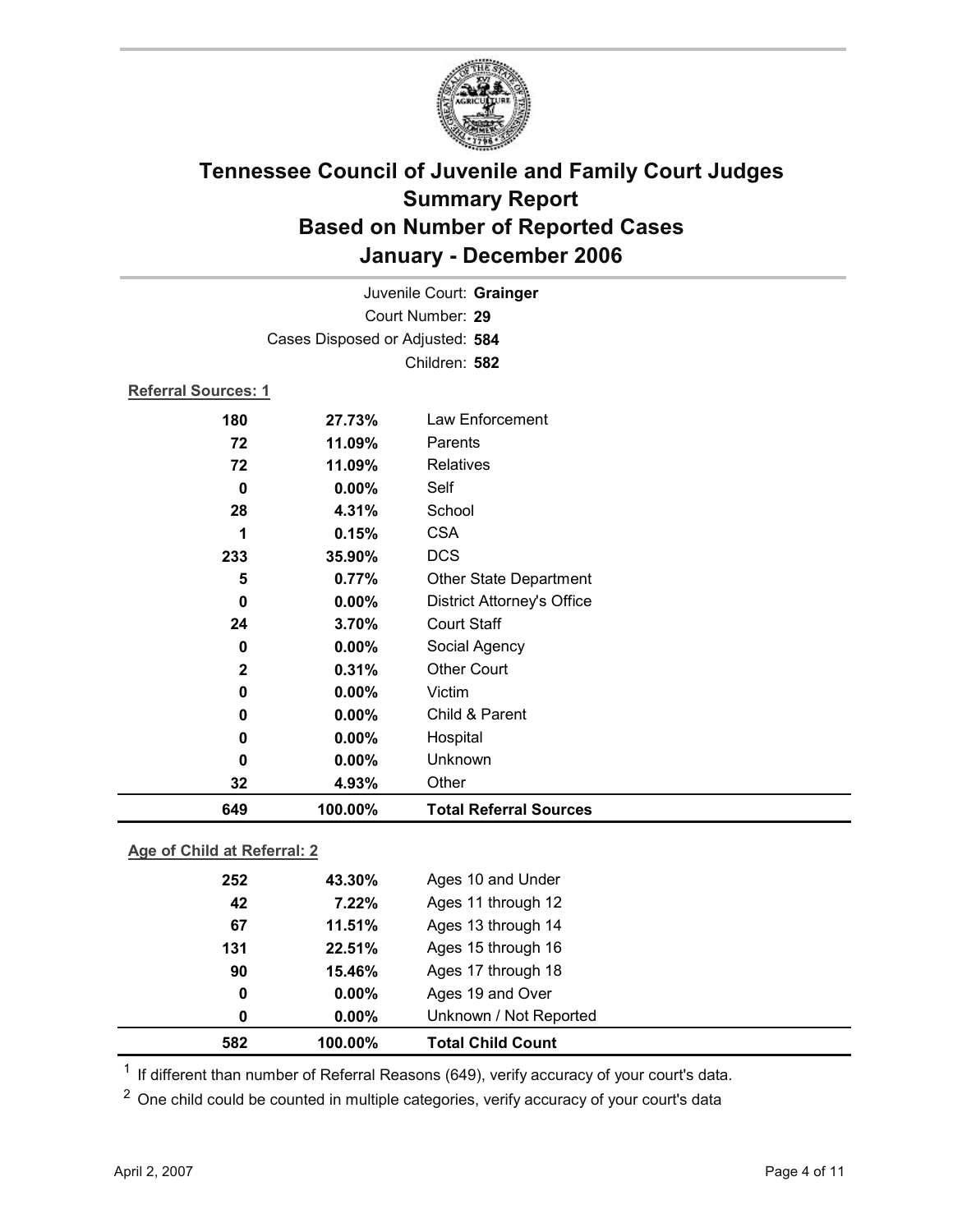

| Juvenile Court: Grainger                |                                 |                          |  |
|-----------------------------------------|---------------------------------|--------------------------|--|
|                                         | Court Number: 29                |                          |  |
|                                         | Cases Disposed or Adjusted: 584 |                          |  |
|                                         |                                 | Children: 582            |  |
| Sex of Child: 1                         |                                 |                          |  |
| 352                                     | 60.48%                          | Male                     |  |
| 230                                     | 39.52%                          | Female                   |  |
| $\mathbf 0$                             | 0.00%                           | Unknown                  |  |
| 582                                     | 100.00%                         | <b>Total Child Count</b> |  |
| Race of Child: 1                        |                                 |                          |  |
| 567                                     | 97.42%                          | White                    |  |
| 1                                       | 0.17%                           | African American         |  |
| $\mathbf 0$                             | 0.00%                           | Native American          |  |
| $\mathbf 0$                             | 0.00%                           | Asian                    |  |
| 13                                      | 2.23%                           | Mixed                    |  |
| 1                                       | 0.17%                           | Unknown                  |  |
| 582                                     | 100.00%                         | <b>Total Child Count</b> |  |
| <b>Hispanic Origin: 1</b>               |                                 |                          |  |
| 13                                      | 2.23%                           | Yes                      |  |
| 569                                     | 97.77%                          | No                       |  |
| $\mathbf 0$                             | 0.00%                           | Unknown                  |  |
| 582                                     | 100.00%                         | <b>Total Child Count</b> |  |
| <b>School Enrollment of Children: 1</b> |                                 |                          |  |
| 466                                     | 80.07%                          | Yes                      |  |
| 116                                     | 19.93%                          | <b>No</b>                |  |
| $\mathbf 0$                             | 0.00%                           | Unknown                  |  |
| 582                                     | 100.00%                         | <b>Total Child Count</b> |  |

 $1$  One child could be counted in multiple categories, verify accuracy of your court's data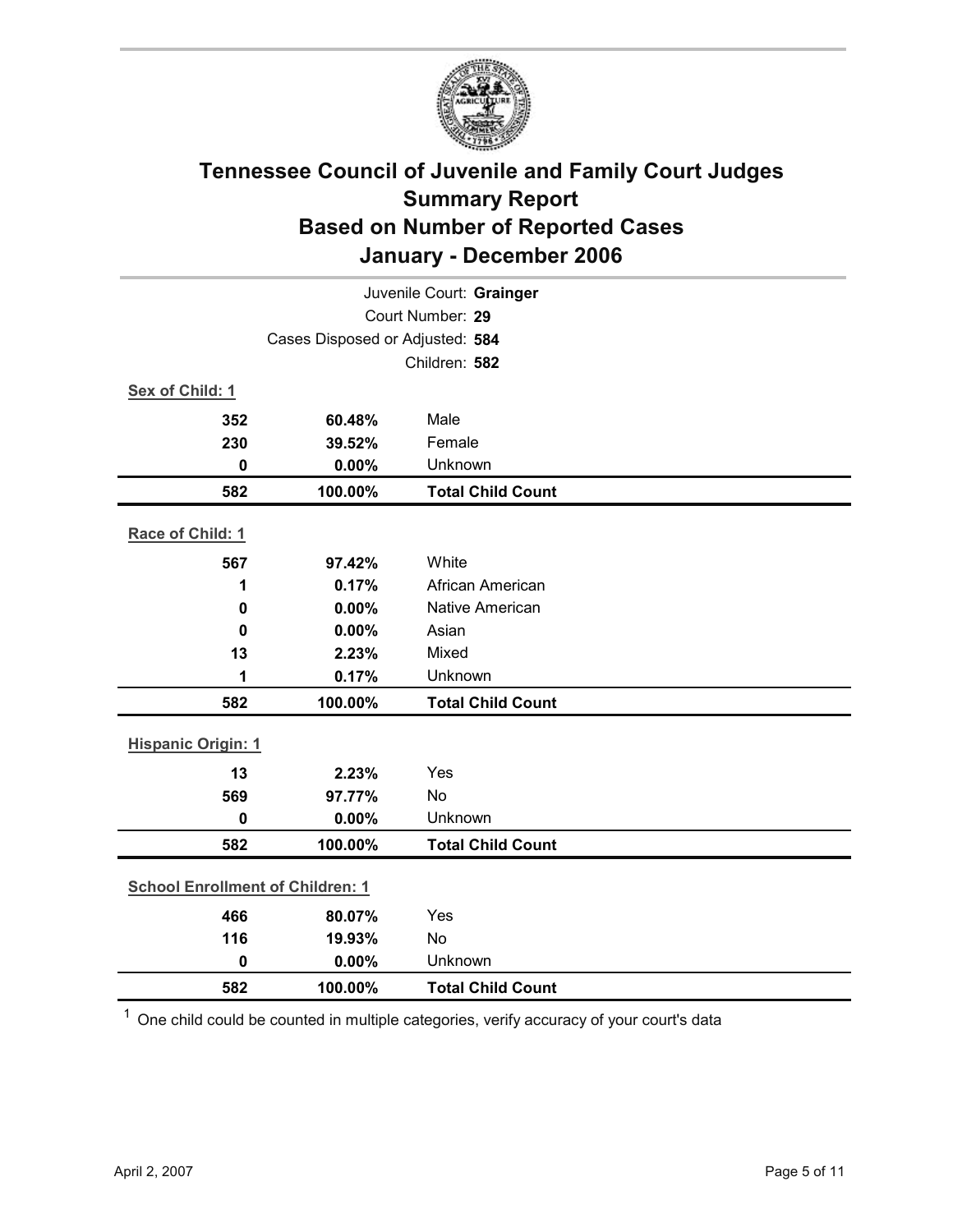

Court Number: **29** Juvenile Court: **Grainger** Cases Disposed or Adjusted: **584** Children: **582**

**Living Arrangement of Child at Time of Referral: 1**

| 582 | 100.00%  | <b>Total Child Count</b>     |
|-----|----------|------------------------------|
| 9   | 1.55%    | Other                        |
| 1   | 0.17%    | Unknown                      |
| 3   | 0.52%    | Independent                  |
| 0   | $0.00\%$ | In an Institution            |
| 4   | 0.69%    | In a Residential Center      |
| 14  | 2.41%    | In a Group Home              |
| 128 | 21.99%   | With Foster Family           |
| 0   | $0.00\%$ | <b>With Adoptive Parents</b> |
| 170 | 29.21%   | <b>With Relatives</b>        |
| 33  | 5.67%    | With Father                  |
| 98  | 16.84%   | With Mother                  |
| 18  | 3.09%    | With Mother and Stepfather   |
| 4   | $0.69\%$ | With Father and Stepmother   |
| 100 | 17.18%   | With Both Biological Parents |
|     |          |                              |

#### **Type of Detention: 2**

| 584 | 100.00%  | <b>Total Detention Count</b> |
|-----|----------|------------------------------|
| 0   | $0.00\%$ | Other                        |
| 584 | 100.00%  | Does Not Apply               |
| 0   | $0.00\%$ | <b>Unknown</b>               |
| 0   | $0.00\%$ | Psychiatric Hospital         |
| 0   | $0.00\%$ | Jail - No Separation         |
| 0   | $0.00\%$ | Jail - Partial Separation    |
| 0   | $0.00\%$ | Jail - Complete Separation   |
| 0   | $0.00\%$ | Juvenile Detention Facility  |
| 0   | $0.00\%$ | Non-Secure Placement         |
|     |          |                              |

 $<sup>1</sup>$  One child could be counted in multiple categories, verify accuracy of your court's data</sup>

 $2$  If different than number of Cases (584) verify accuracy of your court's data.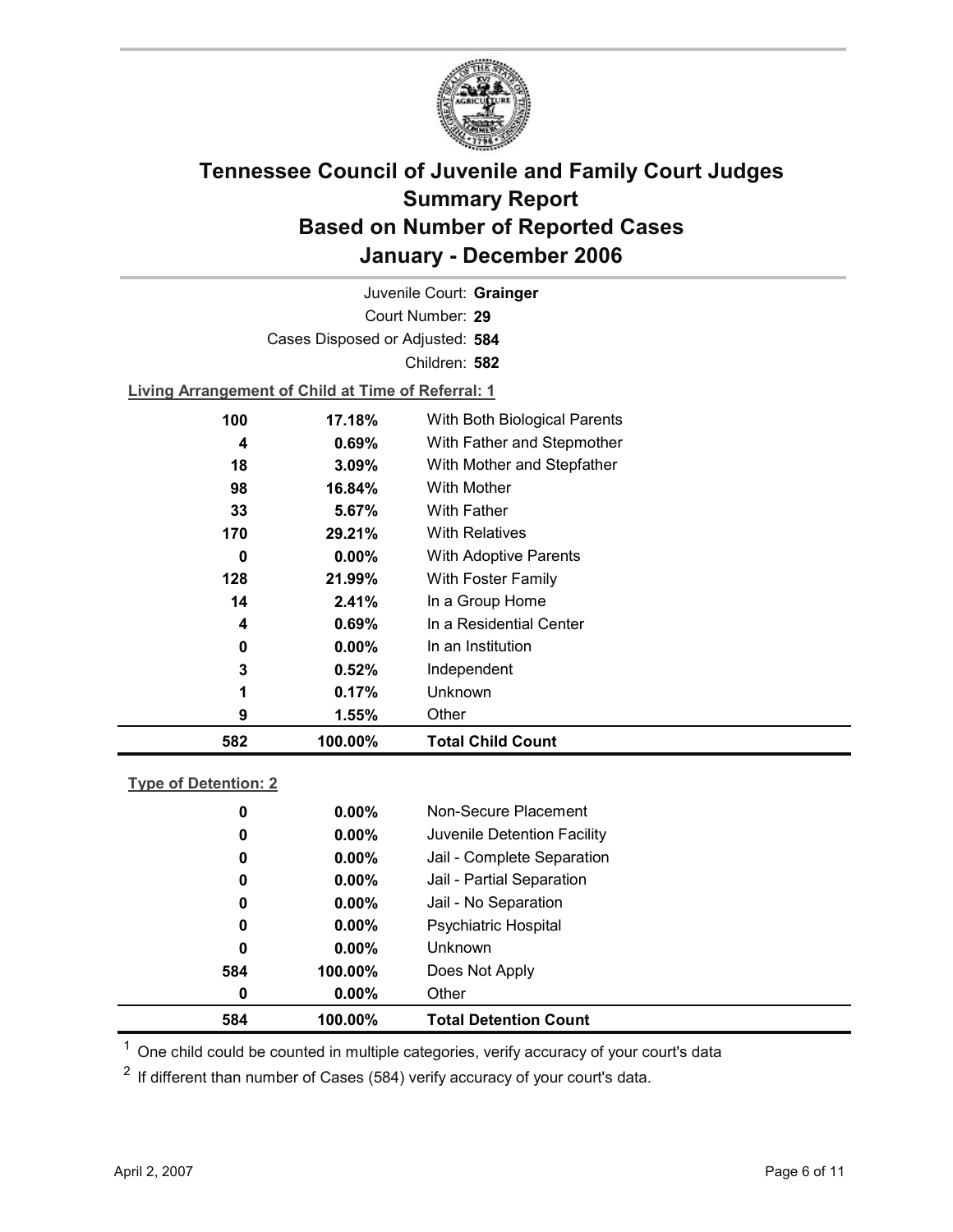

| Juvenile Court: Grainger |                                                    |                                     |  |  |
|--------------------------|----------------------------------------------------|-------------------------------------|--|--|
| Court Number: 29         |                                                    |                                     |  |  |
|                          | Cases Disposed or Adjusted: 584                    |                                     |  |  |
|                          |                                                    | Children: 582                       |  |  |
|                          | <b>Placement After Secure Detention Hearing: 1</b> |                                     |  |  |
| $\mathbf 0$              | 0.00%<br>Returned to Prior Living Arrangement      |                                     |  |  |
| $\bf{0}$                 | 0.00%<br>Juvenile Detention Facility               |                                     |  |  |
| 0                        | $0.00\%$                                           | Jail                                |  |  |
| 0                        | Shelter / Group Home<br>0.00%                      |                                     |  |  |
| $\bf{0}$                 | $0.00\%$                                           | <b>Foster Family Home</b>           |  |  |
| 0                        | <b>Psychiatric Hospital</b><br>$0.00\%$            |                                     |  |  |
| $\bf{0}$                 | Unknown / Not Reported<br>$0.00\%$                 |                                     |  |  |
| 584                      | 100.00%                                            | Does Not Apply                      |  |  |
| $\bf{0}$                 | 0.00%                                              | Other                               |  |  |
|                          |                                                    |                                     |  |  |
| 584                      | 100.00%                                            | <b>Total Placement Count</b>        |  |  |
|                          |                                                    |                                     |  |  |
| <b>Intake Actions: 2</b> |                                                    |                                     |  |  |
| 495                      | 76.27%                                             | <b>Petition Filed</b>               |  |  |
| 7                        | 1.08%                                              | <b>Motion Filed</b>                 |  |  |
| 5                        | 0.77%                                              | <b>Citation Processed</b>           |  |  |
| $\bf{0}$                 | 0.00%                                              | Notification of Paternity Processed |  |  |
| 29                       | 4.47%                                              | Scheduling of Judicial Review       |  |  |
| $\bf{0}$                 | 0.00%                                              | Scheduling of Administrative Review |  |  |
| 99                       | 15.25%                                             | Scheduling of Foster Care Review    |  |  |
| 0                        | $0.00\%$                                           | Unknown                             |  |  |
| $\bf{0}$                 | $0.00\%$                                           | Does Not Apply                      |  |  |
| 14<br>649                | 2.16%<br>100.00%                                   | Other<br><b>Total Intake Count</b>  |  |  |

 $1$  If different than number of Cases (584) verify accuracy of your court's data.

 $2$  If different than number of Referral Reasons (649), verify accuracy of your court's data.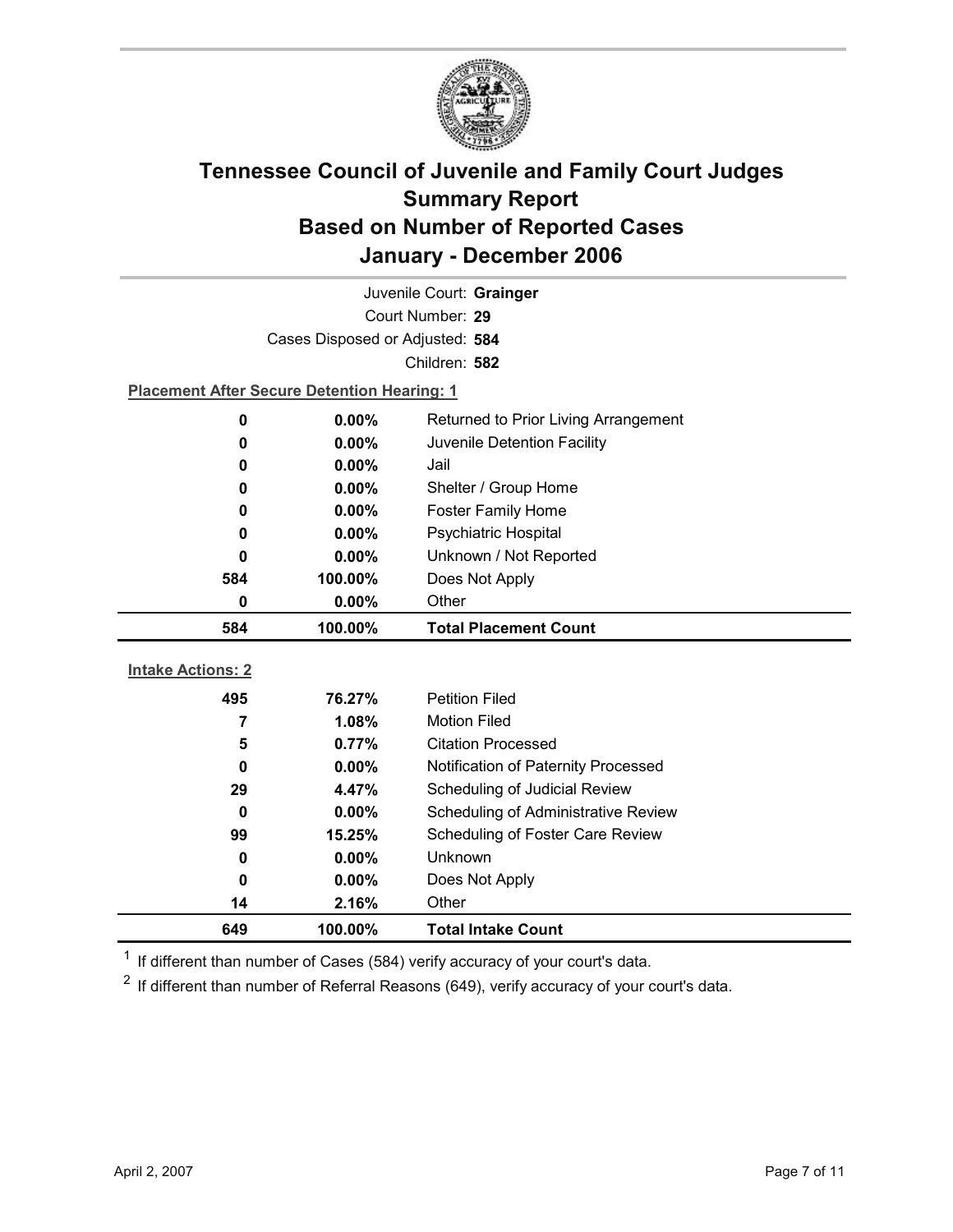

Court Number: **29** Juvenile Court: **Grainger** Cases Disposed or Adjusted: **584** Children: **582**

### **Last Grade Completed by Child: 1**

| 110                                     | 18.90%  | Too Young for School         |  |
|-----------------------------------------|---------|------------------------------|--|
| 0                                       | 0.00%   | Preschool                    |  |
| 0                                       | 0.00%   | Kindergarten                 |  |
| 0                                       | 0.00%   | 1st Grade                    |  |
| 0                                       | 0.00%   | 2nd Grade                    |  |
| 0                                       | 0.00%   | 3rd Grade                    |  |
| 0                                       | 0.00%   | 4th Grade                    |  |
| 0                                       | 0.00%   | 5th Grade                    |  |
| 0                                       | 0.00%   | 6th Grade                    |  |
| 0                                       | 0.00%   | 7th Grade                    |  |
| 0                                       | 0.00%   | 8th Grade                    |  |
| 0                                       | 0.00%   | 9th Grade                    |  |
| 0                                       | 0.00%   | 10th Grade                   |  |
| 0                                       | 0.00%   | 11th Grade                   |  |
| 0                                       | 0.00%   | 12th Grade                   |  |
| 0                                       | 0.00%   | Non-Graded Special Ed        |  |
| 0                                       | 0.00%   | <b>GED</b>                   |  |
| 0                                       | 0.00%   | Graduated                    |  |
| 0                                       | 0.00%   | <b>Never Attended School</b> |  |
| 472                                     | 81.10%  | Unknown                      |  |
| $\bf{0}$                                | 0.00%   | Other                        |  |
| 582                                     | 100.00% | <b>Total Child Count</b>     |  |
| <b>Enrolled in Special Education: 1</b> |         |                              |  |
| $\mathbf 0$                             | 0.00%   | Yes                          |  |
| 114                                     | 19.59%  | No                           |  |

**582 100.00% Total Child Count**  $1$  One child could be counted in multiple categories, verify accuracy of your court's data

**468 80.41%** Unknown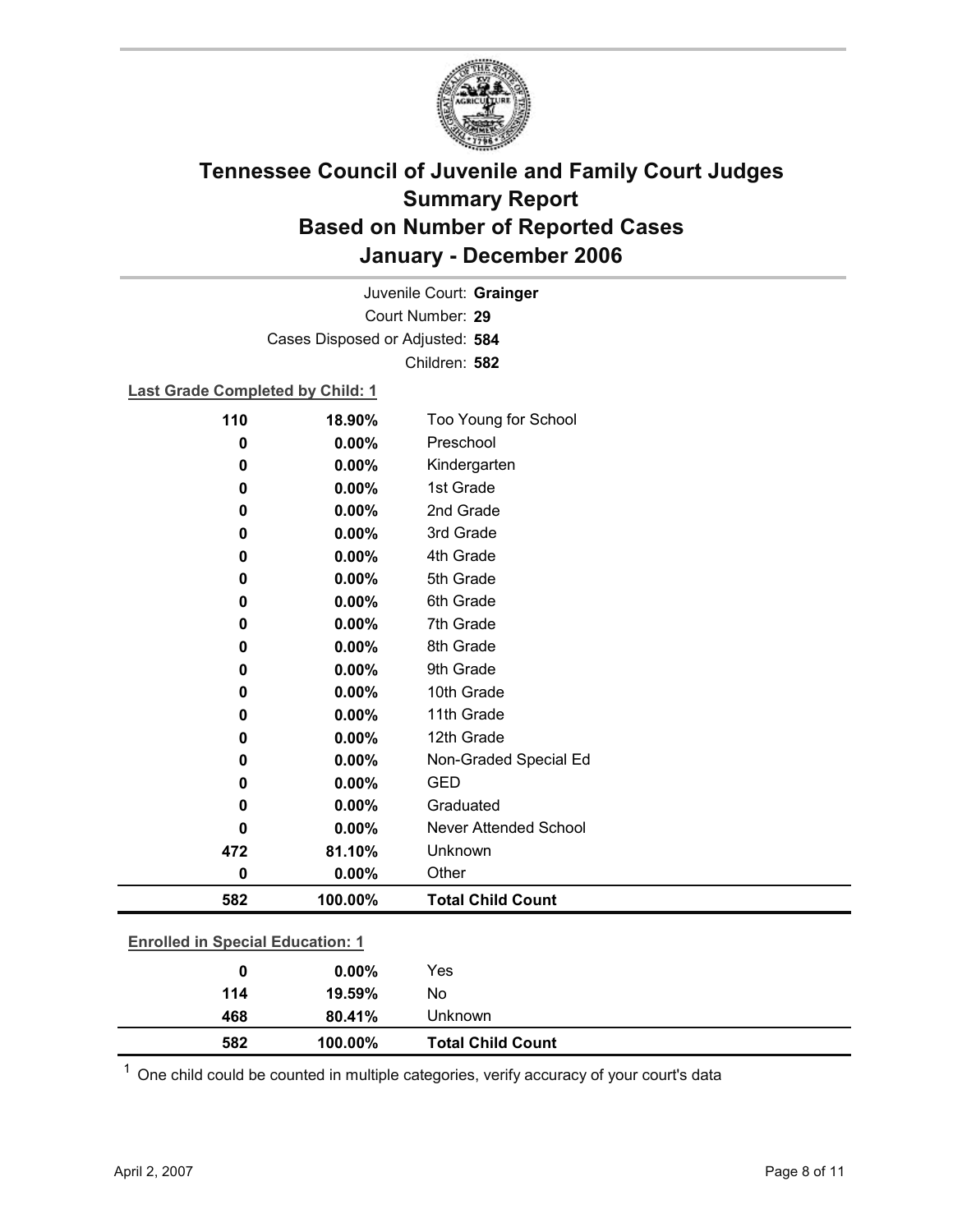

|     | Juvenile Court: Grainger        |                           |  |  |  |
|-----|---------------------------------|---------------------------|--|--|--|
|     | Court Number: 29                |                           |  |  |  |
|     | Cases Disposed or Adjusted: 584 |                           |  |  |  |
|     | Children: 582                   |                           |  |  |  |
|     | <b>Action Executed By: 1</b>    |                           |  |  |  |
| 648 | 99.85%                          | Judge                     |  |  |  |
| 0   | $0.00\%$                        | Referee                   |  |  |  |
| 0   | $0.00\%$                        | <b>YSO</b>                |  |  |  |
| 1   | 0.15%                           | Other                     |  |  |  |
| 0   | $0.00\%$                        | Unknown / Not Reported    |  |  |  |
| 649 | 100.00%                         | <b>Total Action Count</b> |  |  |  |

### **Formal / Informal Actions: 1**

| 39  | 6.01%    | Dismissed                                      |
|-----|----------|------------------------------------------------|
| 0   | $0.00\%$ | Retired / Nolle Prosequi                       |
| 140 | 21.57%   | <b>Complaint Substantiated Delinquent</b>      |
| 58  | 8.94%    | <b>Complaint Substantiated Status Offender</b> |
| 140 | 21.57%   | Complaint Substantiated Dependent / Neglected  |
| 1   | 0.15%    | <b>Complaint Substantiated Abused</b>          |
| 0   | $0.00\%$ | <b>Complaint Substantiated Mentally III</b>    |
| 0   | $0.00\%$ | Informal Adjustment                            |
| 0   | $0.00\%$ | <b>Pretrial Diversion</b>                      |
| 0   | $0.00\%$ | <b>Transfer to Adult Court Hearing</b>         |
| 0   | $0.00\%$ | Charges Cleared by Transfer to Adult Court     |
| 6   | 0.92%    | <b>Special Proceeding</b>                      |
| 37  | 5.70%    | <b>Review Concluded</b>                        |
| 198 | 30.51%   | Case Held Open                                 |
| 30  | 4.62%    | Other                                          |
| 0   | $0.00\%$ | Unknown / Not Reported                         |
| 649 | 100.00%  | <b>Total Action Count</b>                      |

 $1$  If different than number of Referral Reasons (649), verify accuracy of your court's data.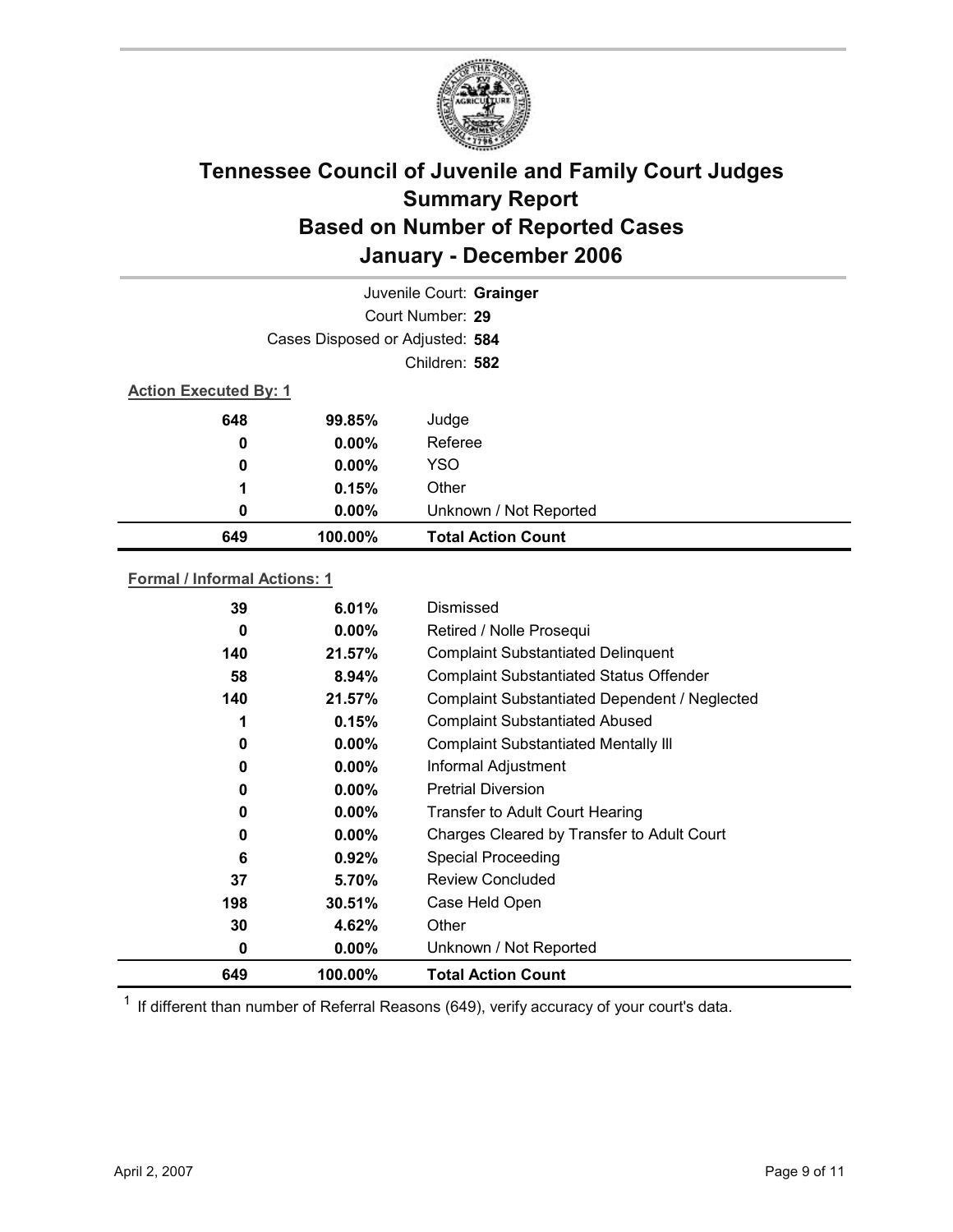

|                                 |          | Juvenile Court: Grainger                              |  |
|---------------------------------|----------|-------------------------------------------------------|--|
|                                 |          | Court Number: 29                                      |  |
| Cases Disposed or Adjusted: 584 |          |                                                       |  |
|                                 |          | Children: 582                                         |  |
| <b>Case Outcomes:</b>           |          | There can be multiple outcomes for one child or case. |  |
| 31                              | 2.71%    | <b>Case Dismissed</b>                                 |  |
| 0                               | $0.00\%$ | Case Retired or Nolle Prosequi                        |  |
| 16                              | 1.40%    | Warned / Counseled                                    |  |
| 121                             | 10.58%   | Held Open For Review                                  |  |
| 16                              | 1.40%    | Supervision / Probation to Juvenile Court             |  |
| $\bf{0}$                        | $0.00\%$ | <b>Probation to Parents</b>                           |  |
| 30                              | 2.62%    | Referral to Another Entity for Supervision / Service  |  |
| 1                               | 0.09%    | Referred for Mental Health Counseling                 |  |
| 0                               | $0.00\%$ | Referred for Alcohol and Drug Counseling              |  |
| 0                               | $0.00\%$ | Referred to Alternative School                        |  |
| 0                               | $0.00\%$ | Referred to Private Child Agency                      |  |
| 1                               | $0.09\%$ | Referred to Defensive Driving School                  |  |
| 0                               | $0.00\%$ | Referred to Alcohol Safety School                     |  |
| 7                               | 0.61%    | Referred to Juvenile Court Education-Based Program    |  |
| 0                               | $0.00\%$ | Driver's License Held Informally                      |  |
| 0                               | $0.00\%$ | <b>Voluntary Placement with DMHMR</b>                 |  |
| 0                               | $0.00\%$ | <b>Private Mental Health Placement</b>                |  |
| 0                               | $0.00\%$ | <b>Private MR Placement</b>                           |  |
| 0                               | $0.00\%$ | Placement with City/County Agency/Facility            |  |
| 88                              | 7.69%    | Placement with Relative / Other Individual            |  |
| 21                              | 1.84%    | Fine                                                  |  |
| 44                              | 3.85%    | <b>Public Service</b>                                 |  |
| 25                              | 2.19%    | Restitution                                           |  |
| $\bf{0}$                        | $0.00\%$ | <b>Runaway Returned</b>                               |  |
| 55                              | 4.81%    | No Contact Order                                      |  |
| 1                               | 0.09%    | Injunction Other than No Contact Order                |  |
| 6                               | 0.52%    | <b>House Arrest</b>                                   |  |
| $\mathbf{2}$                    | 0.17%    | <b>Court Defined Curfew</b>                           |  |
| 0                               | $0.00\%$ | Dismissed from Informal Adjustment                    |  |
| 0                               | $0.00\%$ | <b>Dismissed from Pretrial Diversion</b>              |  |
| 4                               | 0.35%    | Released from Probation                               |  |
| 0                               | $0.00\%$ | <b>Transferred to Adult Court</b>                     |  |
| 0                               | $0.00\%$ | <b>DMHMR Involuntary Commitment</b>                   |  |